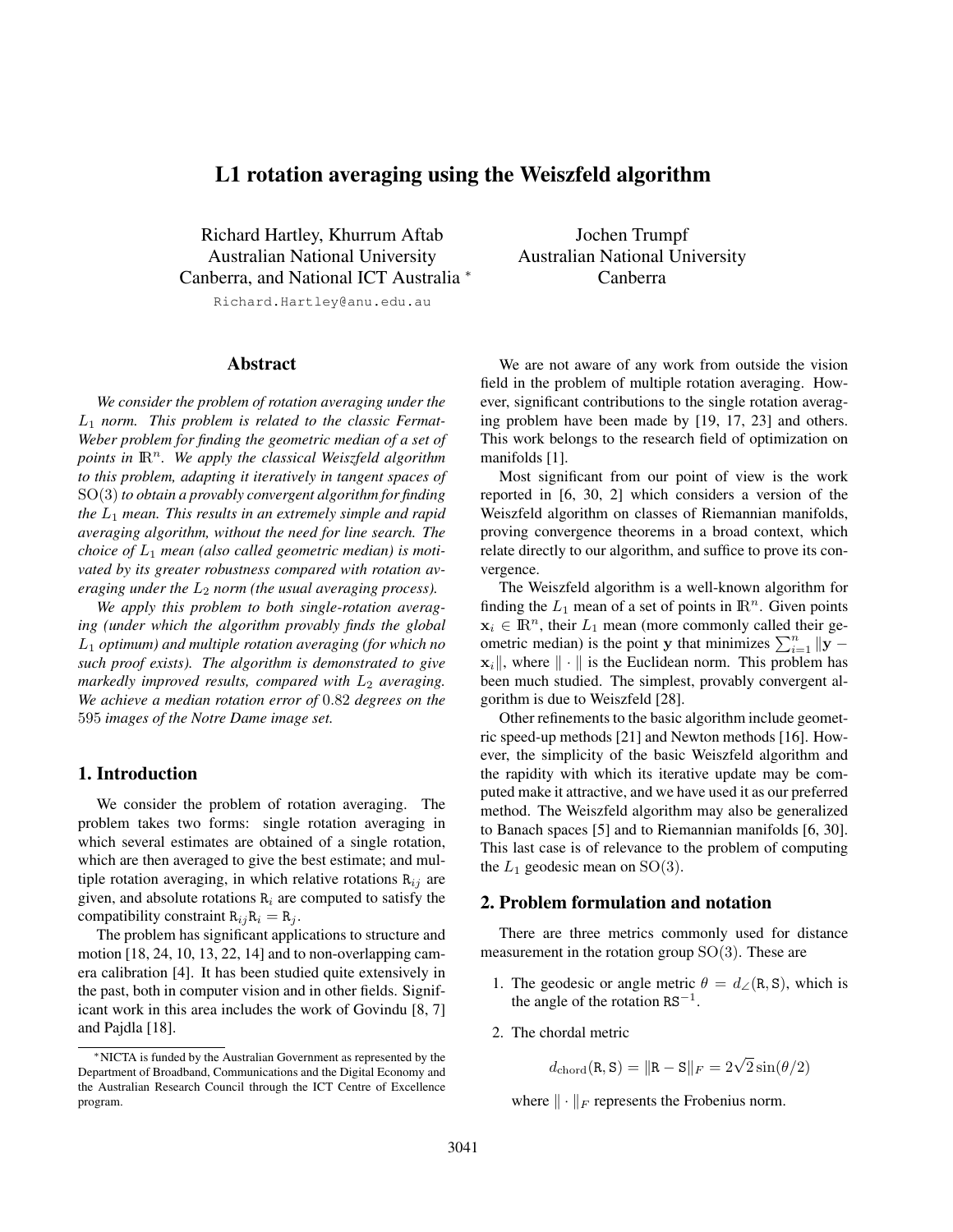#### 3. The quaternion metric

$$
d_{\rm{quat}}(\mathbf{R}, \mathbf{S}) = \min(\|\mathbf{r} - \mathbf{s}\|, \|\mathbf{r} + \mathbf{s}\|) = 2\sin(\theta/4)
$$

where r and s are quaternion representations of the matrices R and S respectively, and the norm  $\|\cdot\|$  is the Euclidean norm in  $\mathbb{R}^4$ .

All these metrics are bi-invariant, in that they satisfy the condition  $d(R, S) = d(TR, TS) = d(RT, ST)$  for any rotation T. For small values of  $\theta = d_{\angle}(\text{R}, \text{S})$  the metrics are the same, to first order, except for a scale factor.

The (single rotation) averaging problem is as follows. Given rotations  $R_i \in SO(3)$ , the  $L_p$  mean is equal to

$$
S^* = \underset{S \in SO(3)}{\operatorname{argmin}} \sum_{i=1}^n d(R_i, S)^p.
$$

The  $L_1$  and  $L_2$  means are the two most useful or common cases. Although  $L_2$  averaging has been considered extensively, the  $L_1$  averaging problem has been relatively unexplored. A gradient-descent algorithm using line-search in the tangent space was given in [4]. However, line-search is costly and cumbersome to implement. In addition, no proof of convergence was given in that paper. In this paper, we present an extremely simple geodesic  $L_1$  averaging algorithm for  $SO(3)$ , based on the Weiszfeld algorithm for the classic Fermat-Weber problem in  $\mathbb{R}^n$ . The Weiszfeld algorithm is provably convergent to the global minimum in  $\mathbb{R}^n$ , and this result carries over to our averaging algorithm in  $SO(3)$ , and indeed more generally, as follows from results in [6, 30, 2]. Thus, we have an extremly simple algorithm with guaranteed convergence under simple conditions.

Each of the three bi-invariant metrics presented above has its place in rotation averaging, and different algorithms naturally minimize different distances.

# 3.  $L_2$  averaging

The rotation averaging problem on  $SO(3)$  under the  $L_2$  norm may be solved in closed form for the chordal and quaternion metrics, under appropriate favourable conditions. There is no closed-form algorithm for  $L_2$  rotation averaging under the geodesic metric, but convergent algorithms have been proposed [17, 4]. We give a brief description of some of these  $L_2$  averaging algorithms, since they may be used for initialization of the  $L_1$  averaging method that is the main topic of this paper.

#### 3.1. Minimization under the chordal metric

Given a set of rotations  $R_i$ , the  $L_2$  chordal mean is the rotation S that minimizes

$$
\sum_{i=1}^{n} d_{\text{chord}}(\mathbf{R}_{i}, \mathbf{S})^{2} = \sum_{i=1}^{n} ||\mathbf{R}_{i} - \mathbf{S}||_{F}^{2}
$$
(1)  

$$
= \sum_{i=1}^{n} 8 \sin^{2}(\theta_{i}/2)
$$

where  $\theta_i = d_{\angle}(\mathbf{R}_i, \mathbf{S}).$ 

It turns out that there are two different, but equivalent  $\sum_{i=1}^{n} R_i$ . The matrix  $\hat{S}$  is not a rotation matrix, however if closed form algorithms for finding this minimum. Let  $\hat{s} =$ we set

$$
\mathbf{S}^* = \operatornamewithlimits{argmin}_{\mathbf{S} \in \mathrm{SO}(3)} \|\mathbf{S} - \hat{\mathbf{S}}\| = \operatornamewithlimits{argmin}_{\mathbf{S} \in \mathrm{SO}(3)} \|\mathbf{S} - \sum_{i=1}^n R_i\|
$$

then  $S^*$  is the chordal  $L_2$  mean, minimizing the cost (1). The closest rotation matrix to S may be computed from its singular Value Decomposition (SVD). Let  $\hat{S} = U D V^{\dagger}$ where the diagonal elements of D are arranged in descending order. If  $det(UV^{\top}) \geq 0$ , then set  $S = UV^{\top}$ . Otherwise set S = U diag $(1, 1, -1)\mathbf{V}^\top$ . The matrix S so obtained is the closest rotation to Sˆ and hence the required rotation minimizing (1). This algorithm was proposed in [19, 23].

A second algorithm surprisingly uses quaternions to minimize this same metric. Let  $r_i$  be the quaternion representation of the rotation  $\mathbf{R}_i$ . Both  $\mathbf{r}_i$  and  $-\mathbf{r}_i$  represent the same rotation, but we may choose either one. We form the  $4 \times 4$  matrix  $A = \sum_{i=1}^{n} \mathbf{r}_i \mathbf{r}_i^\top$ , and observe that this does not depend on which of  $\mathbf{r}_i$  or  $-\mathbf{r}_i$  is chosen. Let s be the unit eigenvector corresponding to the maximum eigenvalue of A, and let S be the corresponding rotation matrix. Then it may be verified without great difficulty that S minimizes the cost (1), and hence is the  $L_2$  chordal mean of the  $\mathbb{R}_i$ . This is a curious result, in that using quaternions, we nevertheless minimize the chordal mean.

Thus, it is possible to find the global minimizer of (1) under all circumstances.

#### 3.2. Minimization under the quaternion metric

Consider a set of rotations  $R_i$  and a chosen quaternion representation  $r_i$  for each rotation. As a first cut at an algorithm for finding the quaternion mean, we might propose forming the sum  $\ddot{\hat{\mathbf{s}}} = \sum_{i=1}^{n} \mathbf{r}_i$  and then normalizing  $\hat{\mathbf{s}}$  by setting  $s = \hat{s}/\|\hat{s}\|$ . The problem with this algorithm is that the choice of which quaternion  $\mathbf{r}_i$  or  $-\mathbf{r}_i$  to use is not clear, and does affect the result. Nevertheless, a well-specified choice is possible, and leads to the correct result, if the rotations are not too far spread, as stated in the following theorem of Dai *et al*. [4].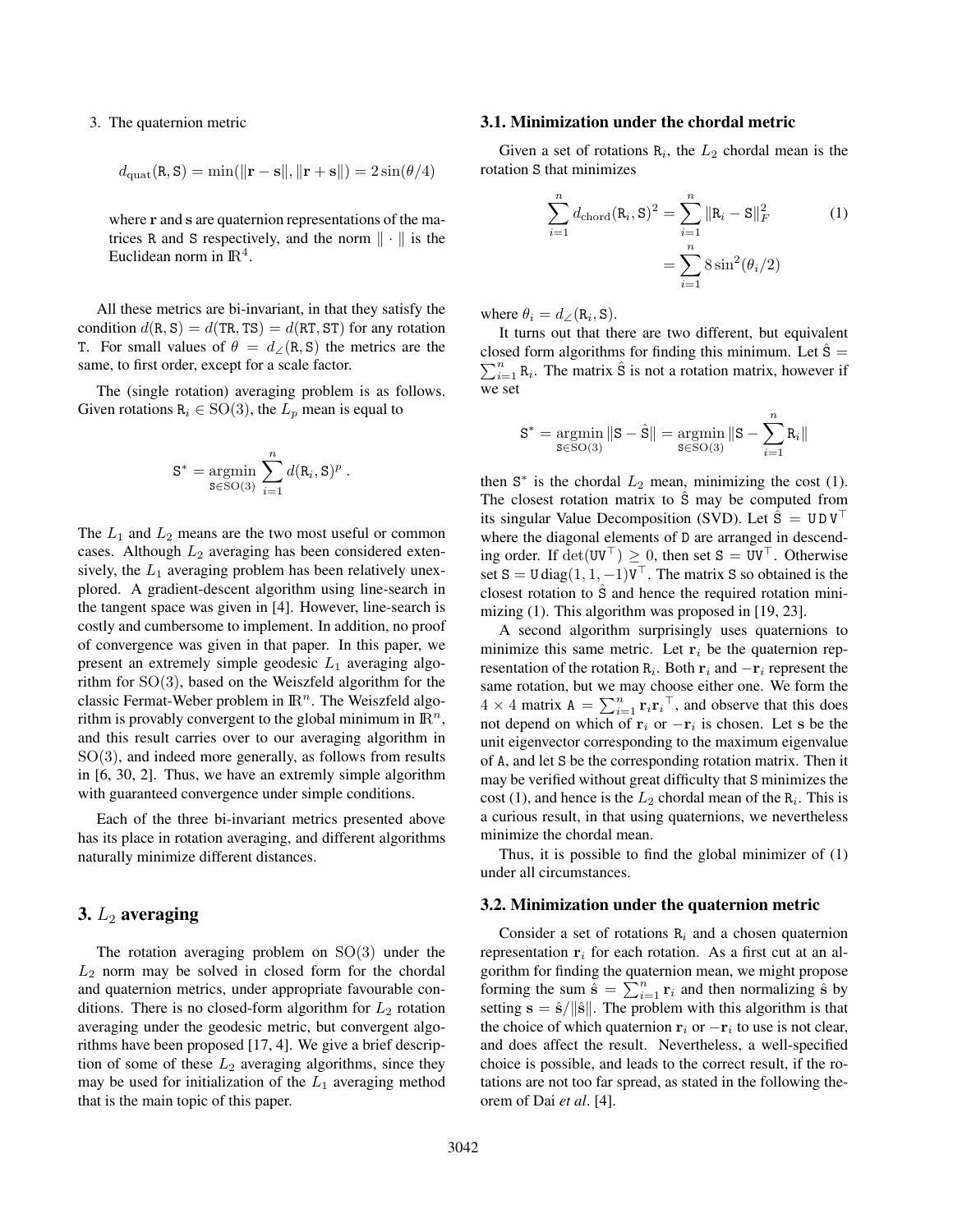**Theorem 3.1.** *Let*  $\mathbb{R}_i$  *be rotations satisfying*  $d_{\angle}(\mathbb{R}_i, \mathbb{S}) <$ π/2 *for some rotation* S *and for all* i*. Let* s *be a quaternion representation of* S *and let*  $\mathbf{r}_i$  *be the quaternion representation of*  $R_i$  *chosen with sign such that*  $\|\mathbf{r}_i - \mathbf{s}\|_2 \leq \|\mathbf{r}_i + \mathbf{s}\|_2$ . Then the quaternion  $L_2$  mean of the rotations  $\mathbf{R}_i$  is repre*sented by the quaternion*  $\bar{\mathbf{r}}/\|\bar{\mathbf{r}}\|$ *, where*  $\bar{\mathbf{r}} = \sum_{i=1}^{n} \mathbf{r}_i$ *.* 

Thus, the quaternion  $L_2$  mean is easily found, as long as the rotations all lie within a given ball of radius  $\pi/2$  in  $SO(3)$ . This restriction is quite mild, but it makes the algorithm somewhat less attractive than the algorithm to find the chordal mean, unless finding the quaternion mean is essential.

#### 3.3. Minimization under the geodesic metric

The  $L_2$  geodesic mean of a set of rotations  $R_i$  can only be computed iteratively. The mean is unique provided the given rotations  $R_1, \ldots, R_n$  do not lie too far apart, more precisely if they lie in a closed ball of geodesic radius  $\delta < \pi/2$ about some rotation S, cf. Theorem 3.7 in [9]. For this case Manton [17] has provided the following convergent algorithm where the inner loop of the algorithm is computing the average in the tangent space and then projecting back onto the manifold  $SO(3)$  via the exponential map.

\n- 1: Set R := R<sub>1</sub>. Choose a tolerance 
$$
\varepsilon > 0
$$
.
\n- 2: **loop**
\n- 3: Compute  $\mathbf{r} := \frac{1}{n} \sum_{i=1}^{n} \log (R^{T}R_{i})$ .
\n- 4: if  $||\mathbf{r}|| < \varepsilon$  then
\n- 5: return R
\n- 6: **end if**
\n- 7: Update R := R exp(\mathbf{r})
\n- 8: **end loop**
\n

**Algorithm 1:** computing the  $L_2$  geodesic mean on  $SO(3)$ 

In fact, this algorithm is shown to be an instance of simple Riemannian gradient descent. For a Newton-type algorithm to compute this mean see [15].

### 4.  $L_1$  averaging

The  $L_1$  mean of a set of points  $x_i$  in some metric space is the point  $\bar{x}$  that minimizes the sum of distances to the points. Thus,

$$
\bar{\mathbf{x}} = \operatorname*{argmin}_{\mathbf{x}} \sum_{i=1}^{n} d(\mathbf{x}, \mathbf{x}_i).
$$

It is well understood that the  $L_1$  mean of the points is generally more robust than the  $L_2$  mean. For instance, if the points  $x_i$  are points on a line (points in R) then the  $L_2$  mean is the usual mean of the points, whereas the  $L_1$  mean is the median. The median is less affected by the presence of distant (outlier) values. For points in  $\mathbb{R}$ , the median ( $L_1$  mean) of a set of points may be found in linear time [3], but this is not true in higher dimensions.

The problem of finding the  $L_1$  mean of a set of points in  $\mathbb{R}^N$  for  $N > 1$  is a classical problem, going back at least to Fermat. The special case of this problem for three points forming a triangle in  $\mathbb{R}^2$  was solved by Torricelli. The solution is the so-called Fermat point of the triangle, provided no angle exceeds 120°. The problem subsequently was studied in some detail by Weber [27]. For this reason, it is sometimes referred to as the Fermat-Weber problem or simply the Weber problem. It is also called the "location" problem. This latter name is related to its interpretation in terms of optimal placement of a factory to minimize the sum of its distances to a set of resources. The solution is commonly referred to as the geometric median of the points, which terminology we will use interchangeably with  $L_1$  mean. A good description of the problem is given in the Wikipedia page on the geometric median [29].

Our interest in this problem relates to its robustness to outliers: "The geometric median has a breakdown point of 0.5. That is, up to half of the sample data may be arbitrarily corrupted, and the median of the samples will still provide a robust estimator for the location of the uncorrupted data." [29]

Unfortunately, there is generally no closed form solution for this problem. Nevertheless, a popular algorithm for solving the problem in  $\mathbb{R}^N$  is the Weiszfeld algorithm [28], which will be described next for points  $x_i$  in  $\mathbb{R}^N$ .

The Weiszfeld algorithm may be considered as a gradient descent algorithm. The  $L_1$  mean of a set of points in  $\mathbb{R}^N$  may be written as the point  $\bar{\mathbf{x}}$  that minimizes the cost function

$$
C(\mathbf{y}) = \sum_{i=1}^{n} \|\mathbf{y} - \mathbf{x}_i\|.
$$
 (2)

Since each of the individual summands is a convex function, this cost is a convex function of y. This being so, one is led to consider a gradient descent algorithm. This can be guaranteed to converge given a correct choice of step size, or by using line-search for the minimum along the downhill gradient direction.

It is easily computed that the gradient of the cost function (2) is equal to

$$
\nabla_C = -\sum_{i=1}^n \frac{\mathbf{x}_i - \mathbf{y}}{\|\mathbf{x}_i - \mathbf{y}\|}.
$$
 (3)

Thus, the downhill gradient of the cost at a given point  $\bf{v}$  is the sum of the unit vectors directed from y to each of the points  $x_i$ . Given a current estimate  $y^t$ , the next estimate of the minimum in a gradient descent algorithm is given by

$$
y^{t+1} = y^t + \lambda \sum_{i=1}^n \frac{\mathbf{x}_i - \mathbf{y}^t}{\|\mathbf{x}_i - \mathbf{y}^t\|},
$$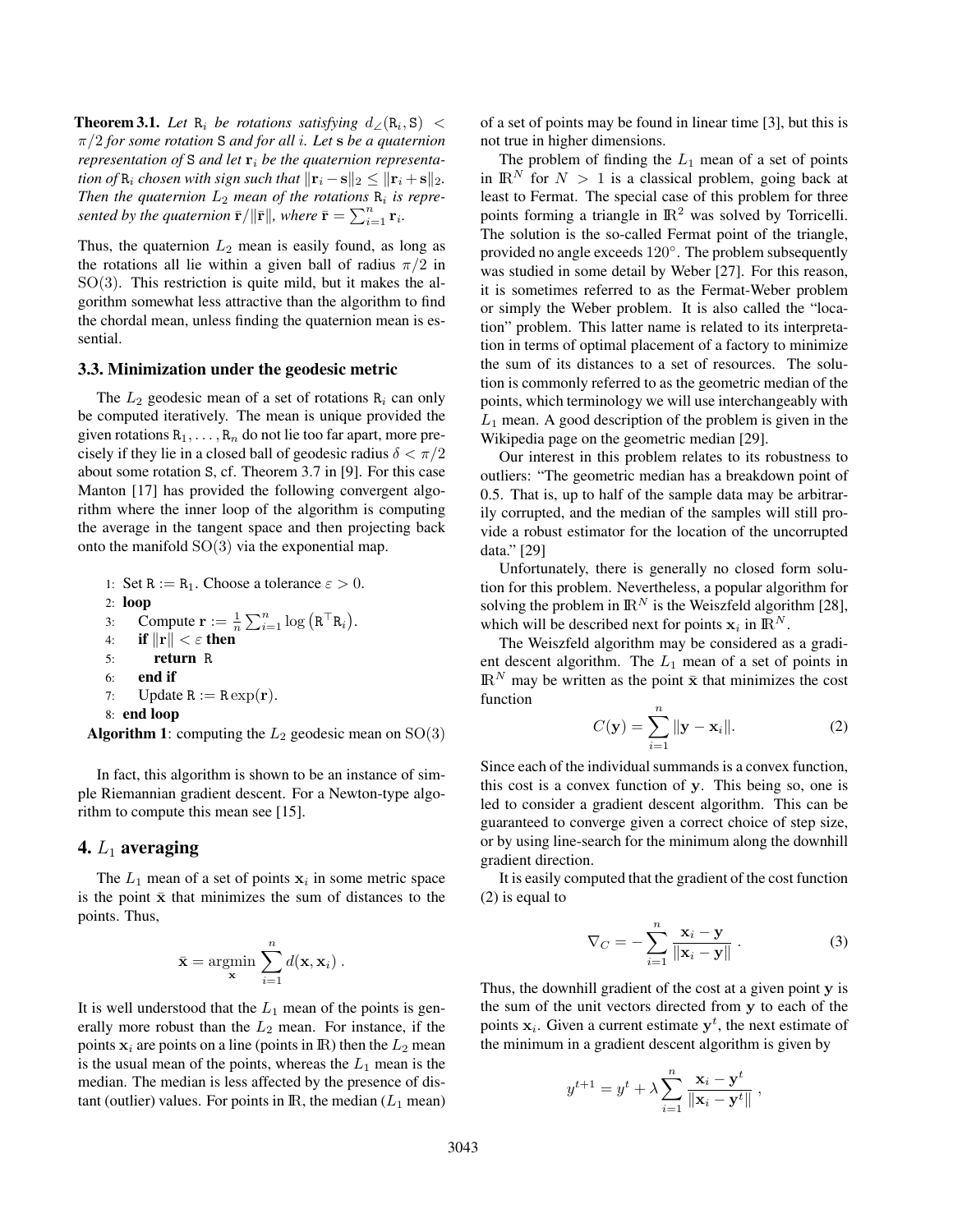where  $\lambda > 0$  is some value controlling the step-size along the gradient direction. The choice of step size in the Weiszfeld algorithm is set to be  $\lambda = \sum_{i=1}^{n} ||\mathbf{x}_i - \mathbf{y}^t||^{-1}$ . Writing  $s_i^t = \|\mathbf{x}_i - \mathbf{y}^t\|$ , we then find that

$$
\mathbf{y}^{t+1} = \mathbf{y}^t + \frac{\sum_{i=1}^n (\mathbf{x}_i - \mathbf{y}^t)/s_i^t}{\sum_{i=1}^n 1/s_i^t}
$$
(4)

$$
=\frac{\sum_{i=1}^{n} \mathbf{x}_i / s_i^t}{\sum_{i=1}^{n} 1 / s_i^t} \ . \tag{5}
$$

As long as the intermediate iterates  $y_i^t$  do not concide with any of the points  $x_i$ , this algorithm will provably converge to the geometric median of the points [28]. Convergence may not be fast. If in fact  $y<sup>t</sup>$  coincides with some point  $x_i$ , then the algorithm will get stuck at this point. A simple strategy in this case is to displace the iterate  $y<sup>t</sup>$  slightly and continue. It may easily be shown that successive iterates will "escape" from some point  $x_i$ , not the minimum, by approximately doubling the distance at each iteration.

#### 5. Geodesic median in SO(3)

We now consider the problem of computing the  $L_1$ geodesic mean in the group of rotations. We will refer to this as the geodesic median. To be able to apply the Weiszfeld algorithm, we transition back and forth between the rotation manifold, and its tangent space centred at the current estimate. Consider a rotation R in its angle-axis representation  $\mathbf{v} = \theta \hat{\mathbf{v}}$  where  $\hat{\mathbf{v}}$  is a unit vector, and R is a rotation through angle  $\theta$  about the unit axis  $\hat{v}$ . The correspondence  $R \leftrightarrow v$  is the correspondence between the Riemannian rotation manifold and its 3-dimensional tangent space. Writing  $[v]_x$  to be the 3  $\times$  3 skew-symmetric matrix corresponding to v, we have  $R = \exp([\mathbf{v}]_{\times})$ , and R may be computed from v using the Rodrigues formula [12]. We extend this notation by writing  $\exp : \mathbb{R}^3 \to SO(3)$  taking **v** to R. The inverse map is  $log : SO(3) \rightarrow \mathbb{R}^3$  taking R to **v** and where **v** is chosen such that  $||\mathbf{v}|| \leq \pi$ .

Given a rotation S, we may write  $\log_{\mathbf{S}}(\mathbf{R}) = \log(\mathbf{R}\mathbf{S}^{-1})$ which gives a mapping from  $SO(3)$  to  $\mathbb{R}^3$  centred at S. An important property of this is that  $\|\log_{\mathbf{S}}(\mathbf{R})\| = d_{\angle}(\mathbf{S}, \mathbf{R}),$ the geodesic distance from S to R. This expresses the fact that although the logarithm map is not distance-preserving, it does preserve distances from the identity; alternatively speaking,  $\log_{s}$ , the logarithm centred at S, preserves distances from S.

The following lemma shows that we can use the geometric median in the tangent space to find the geodesic median in rotation space  $SO(3)$ .

**Lemma 5.2.** If S is the geodesic median of rotations  $R_i$ , then the origin  $0 \in \mathbb{R}^3$  is the geometric median of points  $\log_{\mathbf{S}}(\mathbf{R}_i)$ *. Conversely, if*  $d_{\angle}(\mathbf{S}, \mathbf{R}_i) < \pi/2$  *for all i, and* **0** *is the geometric median of the points*  $\log_{s}(R_{i})$ *, then* S *is the geodesic median of the* R<sup>i</sup> *.*

We give a brief proof of this lemma. A complete proof will be published separately. The converse statement can be extended slightly to the case where all  $R_i$  and S lie in a convex set (appropriately defined) in  $SO(3)$ , but this is much more difficult to prove and lies well beyond the scope of this paper.

*Proof.* If S is the geodesic median of the  $R_i$ , then the gradient of the cost function,  $C(S) = \sum_{i=1}^{n} d \angle (R_i, S)$  is zero at S. The gradient is defined as a vector in the tangent space at S, which may be computed to be

$$
\nabla_C = -\sum_{i=1}^n \frac{\log_\text{S}(\textbf{R}_i)}{\|\log_\text{S}(\textbf{R}_i)\|}
$$

.

Writing  $\mathbf{r}_i = \log_{\mathbf{S}}(\mathbf{R}_i)$ , we see that this gradient vector is also the gradient of the cost  $C'(\mathbf{s}) = \sum_{i=1}^{n} ||\mathbf{r}_i - \mathbf{s}||$  at  $\mathbf{s} = \mathbf{0} \in \mathbb{R}^3$ . In other words,  $\mathbf{s} = \mathbf{0}$  is a critical point of  $C'$ . However, since this cost function is convex in  $\mathbb{R}^3$ , it follows that  $s = 0$  is a minimum of the cost function, and so  $s = 0$  is the geometric median of the  $r_i$  in  $\mathbb{R}^3$ .

On the other hand, if  $s = 0$  is the minimum of  $C'(s)$ , then by the same argument the gradient of  $C$  is zero at  $S$ , so S is at least a critical point of the cost. However, it is not true that the cost function  $C(S)$  is convex<sup>1</sup>, or has a single minimum on the whole of  $SO(3)$ . For this reason, we need the condition that all  $R_i$  lie in a ball of radius  $\pi/2$ about S. In this case, it may be shown that the cost  $C(S)$ is convex on the ball and in fact the global minimum of  $C(\cdot)$  lies within the ball, and hence at S. The proof of this last statement is not entirely trivial, though it is intuitively plausible. A complete proof (in more generality) will be published separately.<sup>2</sup>

Given this lemma, we are led to propose an algorithm for finding the geodesic median in  $SO(3)$ , based on the Weiszfeld algorithm on the tangent space. Given rotations  $R_i \in SO(3)$ , we proceed as follows.

- 1. Find an initial estimate  $S^0$  for the median. Such an estimate may already be know, or else we may take the  $L_2$  mean of the rotations  $\mathbf{R}_i$  as a starting point.
- 2. At any time  $t = 0, 1, \dots$  apply the logarithm map centred at  $S^t$  to compute  $v_i = \log_{S^t}(R_i)$ .
- 3. (Weiszfeld step): Set

$$
\delta = \frac{\sum_{i=1}^{n} \mathbf{v}_i / ||\mathbf{v}_i||}{\sum_{i=1}^{n} 1 / ||\mathbf{v}_i||}
$$

 $1A$  function is convex on a set in SO(3) if its restriction to a geodesic lying in the set is a convex function of arc length.

<sup>&</sup>lt;sup>2</sup>For the case where all the R<sub>i</sub> lie in a smaller ball of radius  $\pi/4$  about S, convexity of the cost  $C(S)$  has been shown in [6], and in this case the global mean has been shown to lie within the ball in [2].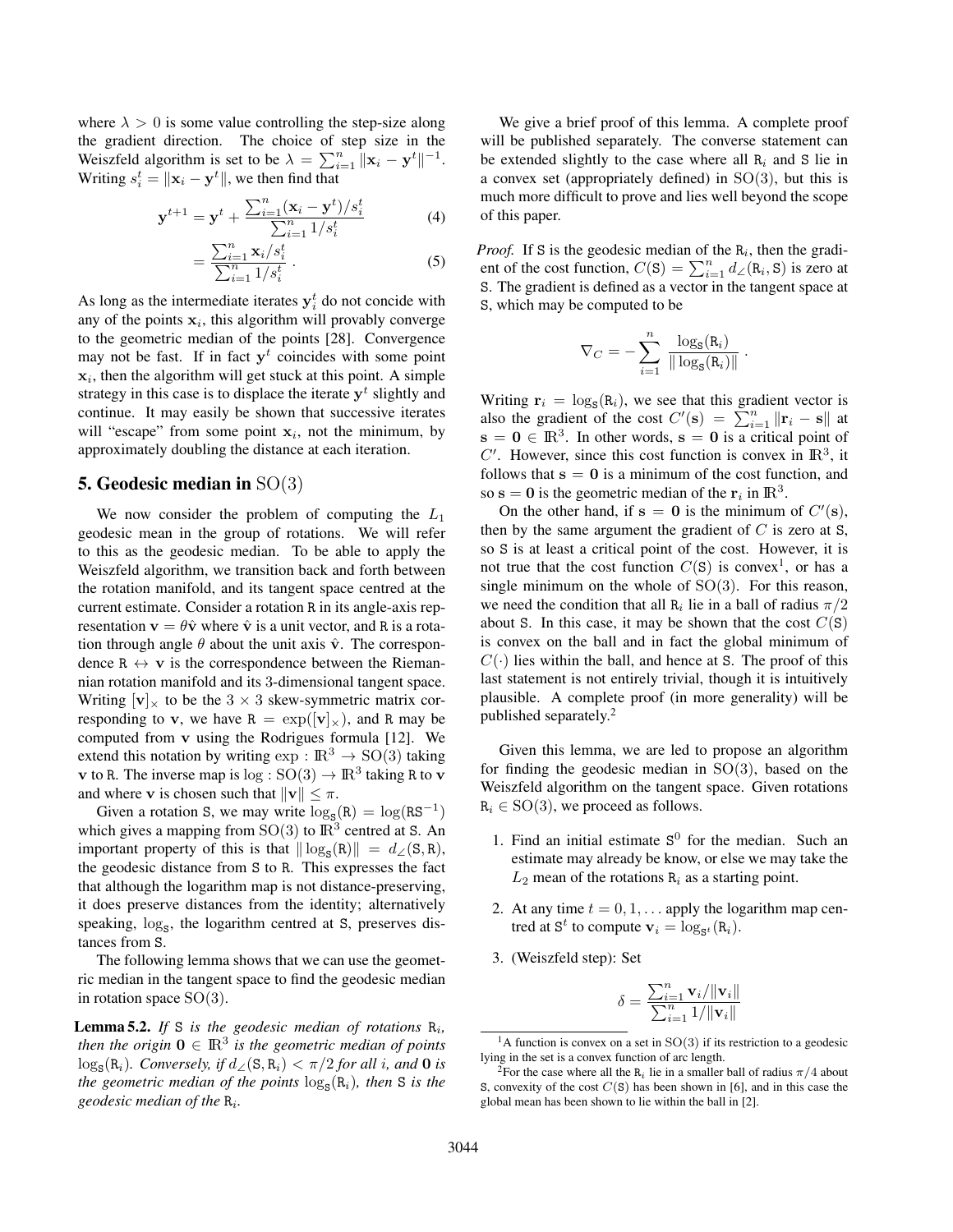- 4. Set  $S^{t+1} = \exp(\delta)S^t$ .
- 5. Repeat steps 1 to 3 until convergence.

Thus, this algorithm may be thought of as carrying out successive iterative steps of the Weisfeld algorithm, each step taking place in the tangent space centred at the current estimate.

For computational efficiency, it is simpler to work with the quaternion representations  $\mathbf{r}_i$  of the rotations  $\mathbf{R}_i$ , since mapping between quaternions and angle-axis representation is simpler than computing the exponential and logarithm maps. In addition quaternion multiplication is faster than matrix multiplication. Let  $Q$  be the unit quaternions. The mapping  $q : \mathbb{R}^3 \to Q$  given by

$$
q: \theta \hat{\mathbf{v}} \mapsto (\cos(\theta/2), \sin(\theta/2)\hat{\mathbf{v}})
$$

maps between angle-axis and quaternion representation of a rotation. Then steps 2 to 4 of the above algorithm are replaced by

$$
\theta_i \hat{\mathbf{v}}_i = q^{-1} (\mathbf{r}_i \cdot \bar{\mathbf{s}}^t)
$$

$$
\delta = \sum_{i=1}^n \hat{\mathbf{v}}_i / \sum_{i=1}^n 1/\theta_i
$$

$$
\mathbf{s}^{t+1} = q(\delta) \cdot \mathbf{s}^t
$$

where  $\bar{s}^t$  represents the conjugate (inverse) of the quaternion  $s<sup>t</sup>$ . A further alternative is to use the Campbell-Baker-Hausdorff formula [8] to work entirely in angle-axis space, but this is essentially equivalent to the use of quaternions.

As is shown in lemma 5.2, a stationary point of this algorithm (for which  $S^t = S^{t+1}$ ) must be the geodesic median of the rotations R<sub>i</sub>, provided that  $d_{\angle}(\mathbb{R}^t, \mathbb{S}_i) < \pi/2$  for all i.

The Euclidean metric in a tangent space is related within constant bounds to the angular metric in  $SO(3)$ , so it is plausible that this algorithm will converge. However, convergence of this algorithm follows in a more general context from the results of [6, 30, 2]. More precisely, it was shown in [6] that if all the  $R_i$  lie within a ball of radius  $\pi/4$ , the above algorithm converges to the so-called *solipsistic mean* (the minimum of the cost function within the given ball) provided that (1) not all the  $R_i$  lie on a single geodesic, and (2) the algorithm does not step outside that ball. Restriction (2) can be overcome using step size control and projection techniques [30]. Finally, it was shown in [2] that the solipsistic mean is in fact the global mean if all the  $R_i$  lie within a ball of radius  $\pi/4$ .

### 6.  $L_1$  averaging multiple rotations

We now consider the problem of rotation averaging of a set of relative rotations. More specifically, let  $\mathbb{R}_i$ ;  $i =$ 

 $1, \ldots, M$  be a set of rotations denoting the orientation of different coordinate frames in  $\mathbb{R}^3$ . The rotations are assumed unknown, but a set of relative rotations  $R_{ij}$  are given, for pairs  $(i, j) \in \mathcal{N}$ , where  $\mathcal N$  is a subset of all index pairs. If  $(i, j) \in \mathcal{N}$ , then also  $(j, i) \in \mathcal{N}$ , and  $R_{ji} = R_{ij}^{-1}$ . These relative rotation matrices  $R_{ij}$  are provided by some measurement process and are assumed to be corrupted by some degree of noise. The required task is to find the absolute rotations  $\mathbb{R}_i$ ,  $\mathbb{R}_j$  such that  $\mathbb{R}_{ij} = \mathbb{R}_j \mathbb{R}_i^{-1}$  for all pairs  $(i, j) \in \mathcal{N}$ . Of course, since this condition can not be fulfilled exactly, given noisy measurements  $R_{ij}$ , so the task is to minimize the cost

$$
C(\mathbf{R}_1,\ldots,\mathbf{R}_M)=\sum_{(i,j)\in\mathcal{N}}d(\mathbf{R}_{ij}\mathbf{R}_i,\mathbf{R}_j)^p
$$

where  $p = 1$  or 2. We consider the geodesic distance function  $d(\cdot, \cdot) = d_{\angle}(\cdot, \cdot)$ . We may eliminate the obvious gauge freedom (ambiguity of solution) by setting any one of the rotations  $R_i$  to the identity. Generally, minimizing this cost is a difficult problem because of the existence of local minima, but in practice it may be solved in many circumstances with more-or-less acceptable results. In this paper we will consider the  $L_1$  averaging problem, and demonstrate an algorithm that gives excellent results on large data sets.

Our approach is by successive  $L_1$  averaging to estimate each  $R_i$  in turn, given its neighbours. At any given point during the computation, a rotation  $R_i$  will have an estimated value, and so will its neighbors  $R_j$ , for  $(i, j) \in \mathcal{N}$ . Therefore, we may compute estimates  $R_i^{(j)} = R_{ji}R_j$ , where the superscript  $(j)$  indicates that this is the estimate of  $R_i$  derived from its neighbour  $R_i$ . We then use our Weiszfeld  $L_1$ averaging method on SO(3) to compute a new estimate for  $\mathbf{R}_i$  by averaging the estimates  $\mathbf{R}_i^{(j)}$ . In one pass of the algorithm, each  $R_i$  is re-estimated in turn, in some order. Multiple passes of the algorithm are required for convergence.

Since the Weiszfeld algorithm on  $SO(3)$  is itself an iterative algorithm, we have the choice of running the Weiszfeld algorithm to convergence, each time we re-estimate  $R_i$ , or else running it for a limited number of iterations leaving the convergence incomplete, and passing on to the next rotation. To avoid nested interation, we choose to run a single iteration of the Weiszfeld algorithm at each step. The complete algorithm is as follows.

- 1. **Initialization:** Set some node  $R_{i0}$  with the maximum number of neighbours to the identity rotation, and construct a spanning tree in the neighbourhood graph rooted at  $\mathbb{R}_{i_0}$ . Estimate the rotations  $\mathbb{R}_j$  at each other node in the tree by propagating away from the root using the relation  $R_j = R_{ij}R_i$ .
- 2. Sweep: For each  $i$  in turn, re-estimate the rotation  $R_i$  using one iteration of the Weiszfeld algorithm. (As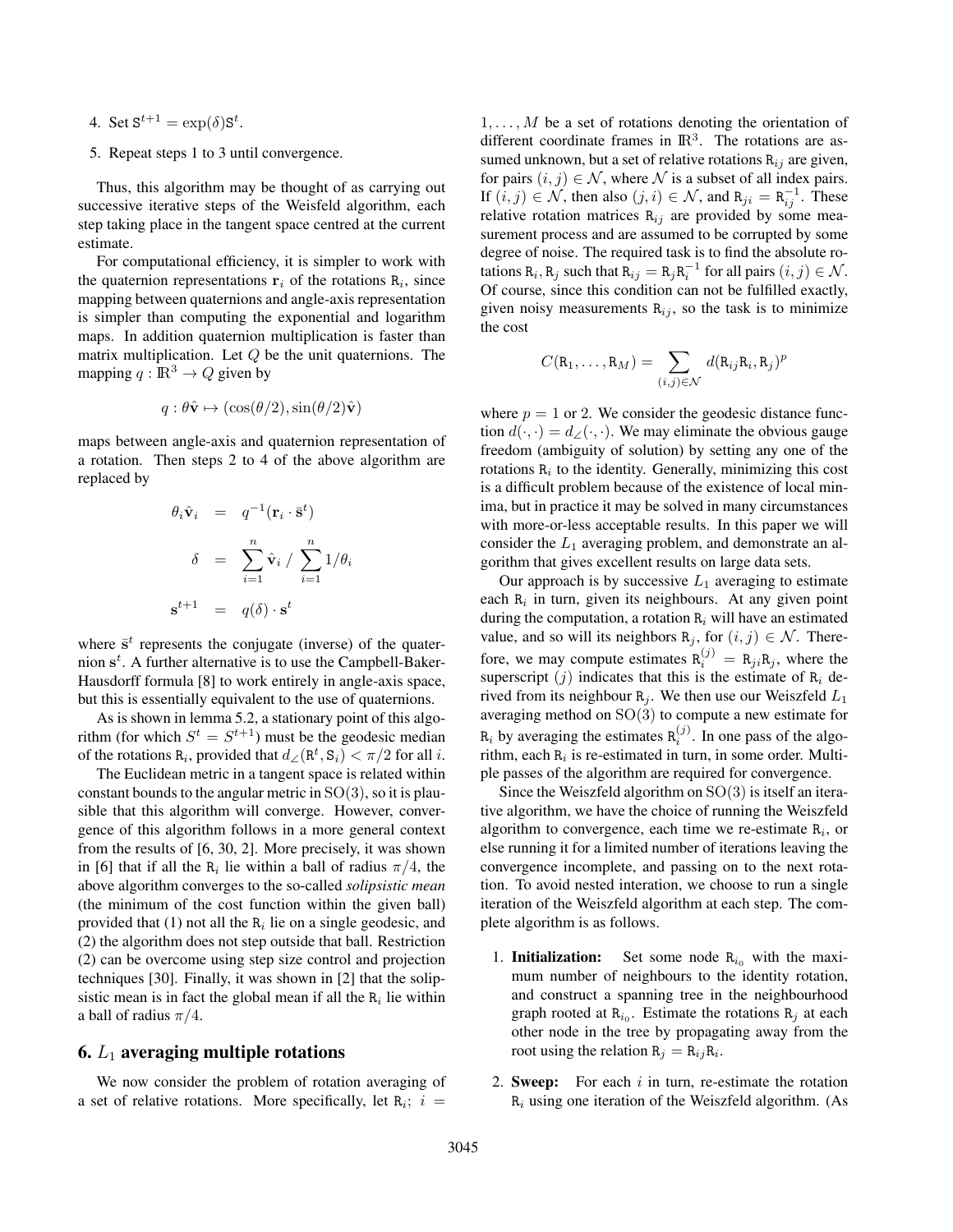each new  $R_i$  is computed, it is used in the computations of the other  $R_i$  during the same sweep.)

3. Iterate: Repeat this last step a fixed number of times, or until convergence.

The whole computation is most conveniently carried out using quaternions.

Unlike the single rotation averaging problem considered in section 5 we can not guarantee convergence of this algorithm to a global minimum, but results will demonstrate good performance.

# 7. Experiments and Applications

We demonstrate the utility and accuracy of the  $L_1$  rotation averaging methods by applying them to a large-scale reconstruction problem, based on the Notre Dame data set [25]. This set has been reconstructed and bundle-adjusted, resulting in estimates of all the camera matrices, which we take to represent ground truth. The set consists of 595 images of 277, 887 points. There exist 42, 621 pairs of images with more than 30 corresponding point pairs, and these were the pairs of images that we used in our tests.

## 7.1. Single rotation averaging

To test the algorithm for estimating a single rotation from several estimates, we carried out the following procedure.

- 1. Subsets of five point pairs were chosen and a fast fivepoint algorithm [20] was used to estimate the essential matrix from the pair of images, and from this the relative rotation and translation were computed. Only those solutions were retained that satisfied the cheirality constraint that all 5 points lie in front of both estimated cameras. This can be done extremely quickly – in our implementation about  $35\mu s$  per 5-point sample.
- 2. The solutions were tested against 3 further points and only solutions which fitted well against these points were retained.
- 3. From several subsets of 5 points we obtained several estimates of the relative rotation (a subset can lead to more than one rotation estimate).
- 4. The rotation estimates were then averaged to find their  $L_1$  mean.  $L_2$  rotation averaging was used to find an initial estimate, followed by application of some steps of the Weiszfeld algorithm.

This method was compared with straight  $L_2$  rotation averaging; the  $L_1$  averaging technique gave significantly better results. In addition, the results were compared with those obtained by using non-minimal methods based on the



Figure 1. The graph shows the result of  $L_2$  (top curve) and  $L_1$ *(bottom curve) rotation averaging, used in computing the relative orientation of two cameras from repeatedly applying the* 5*-point algorithm to estimate relative rotation. The plots show the error with respect to ground truth as a function of the number of samples taken. As can be seen, the* L<sup>1</sup> *algorithm converges in this case to close to ground truth with about 10 samples.*

8-point algorithm, followed by algebraic error or Sampson error minimization, and calibrated bundle adjustment [12].

It is possible that this averaging technique can be used as an alternative to RANSAC in the case of noisy point correspondences, but we emphasize that this was not the purpose of this experiment. Rather, the point was to demonstrate the advantage of  $L_1$  rotation averaging, and investigate it as a means for computing two-view relative pose.

Results We carried out experiments in which the relative rotation of two cameras was computed using the 5-point algorithm, followed by averaging the rotation results from many rotation samples computed in this way. In all cases, the  $L_1$  averaging algorithm worked significantly better. In Fig 1 is shown a typical result of this estimation procedure, comparing  $L_1$  with  $L_2$  averaging algorithms, for increasing numbers of rotations.

### 7.2. Multiple rotation averaging

The results of pairwise rotation estimates obtained in the previous section were then used as input to the multiple rotation averaging algorithm described in section 6.

In carrying out this test, the two-view relative rotation estimates were obtained using several techniques. Generally speaking, more elaborate methods of computing relative rotation led to better results, but the fast methods were shown to give surprisingly good results very fast. The following methods were used for finding pairwise relative rotations  $R_{ij}$ .

1. **E-5pt** $(m, n)$ : Rotations were obtained from essential matrices computed from  $m$  minimal 5-point sets, then averaged using the  $L_2$ -chordal algorithm, followed by  $n$  steps of  $L_1$  averaging using the Weiszfeld algorithm.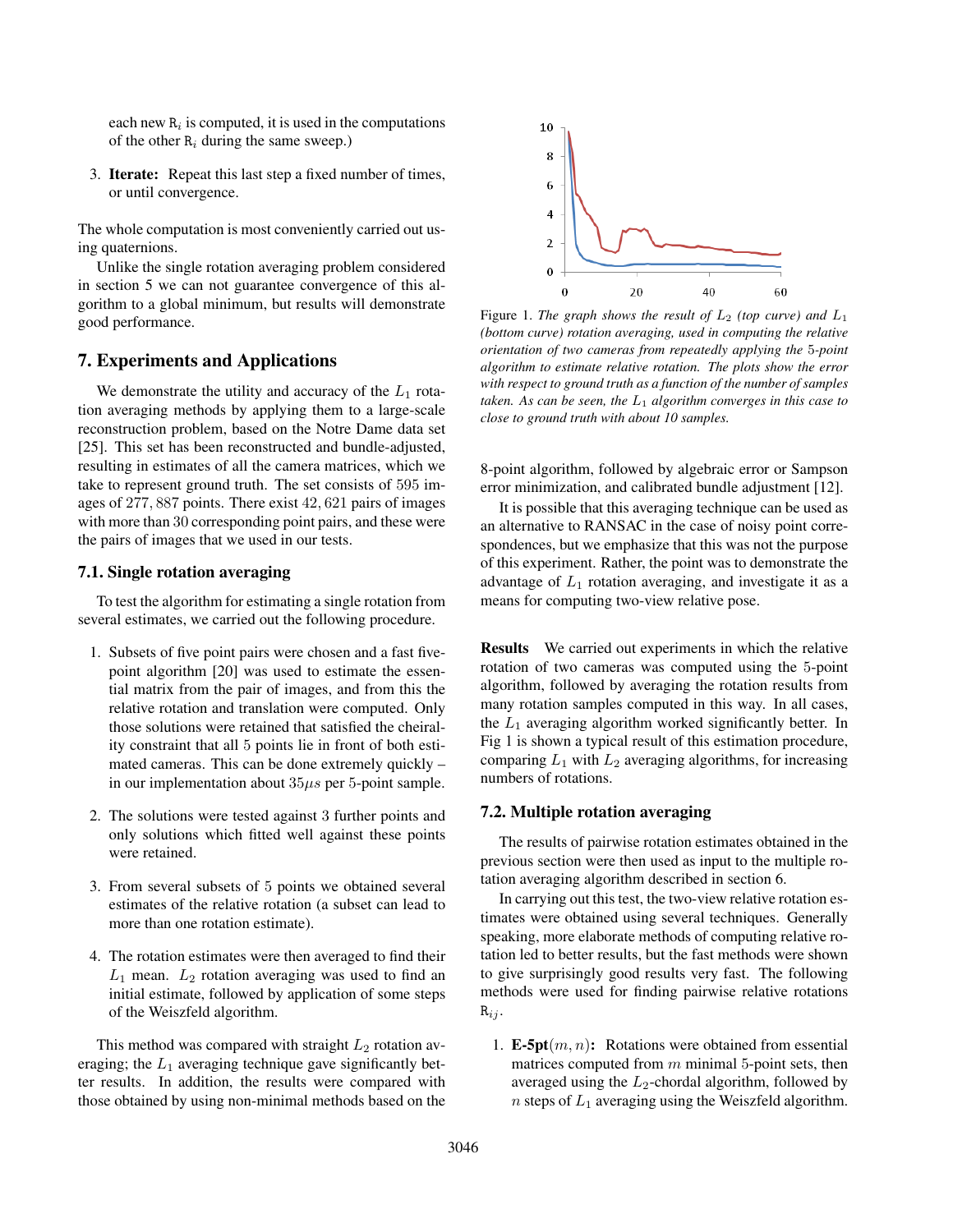- 2. **E-algebraic:** The algebraic cost  $\sum_i (\mathbf{x}_i'^{\top} \mathbf{E} \mathbf{x}_i)^2$  was minimized iteratively over the space of all valid essential matrices. This is an adaptation of the method of [11] to essential matrices, and is very efficient and fast.
- 3. E-Sampson: The Sampson error

$$
\sum_i \frac{(\mathbf{x}_i'^{\top} \mathbf{E} \mathbf{x}_i)^2}{(\mathbf{E} \mathbf{x})_1^2 + (\mathbf{E} \mathbf{x})_2^2 + (\mathbf{E}^{\top} \mathbf{x}')_1^2 + (\mathbf{E}^{\top} \mathbf{x}')_2^2}
$$

was minimized over the space of essential matrices.

4. E-bundled: Full 2-view bundle adjustment was carried out, initialized by the results of E-algebraic. This method was expected to give the best results (and it did), but requires substantially more computational effort (cf. Tab 1).

Given the diversity of image-pair configurations, possible small overlap and general instability, no one method gave perfectly accurate relative rotation estimates for all 42, 621 image pairs. However, in all cases the resulting rotation errors for the 595 cameras were quite accurate. For the E-bundled method, the median camera orientation error was  $0.82$  degrees.

### 7.2.1 Detailed results

The results of rotation averaging on the Notre Dame data set [26] are given in Fig 2 and Fig 3. Pairs of images from this set were chosen if they shared more that 30 points in common (42,621 such pairs). From these pairs, the essential matrix was computed using various different methods as described above.

| Method         | per-pair   | total     | L1   | L <sub>2</sub> |
|----------------|------------|-----------|------|----------------|
|                | time(msec) | time(sec) |      |                |
| E-bundled      | 281        | 11932     | 0.82 | 0.93           |
| E-algebraic    | 4.07       | 173       | 1.21 | 1.84           |
| E-Sampson      | 19         | 839       | 1.05 | 1.85           |
| $E-5pt(30,20)$ |            | 296       | 0.98 | 1.32           |
| $E-5pt(20,10)$ | 4          | 168       | 0.93 | 1.46           |
| L1-averaging   |            | 36        |      |                |
| L2-averaging   |            | 10        |      |                |

Table 1. Timing (on a 2.6 GHz laptop) for the computation of the 42, 621 essential matrices using various methods, and also the time taken for  $L_1$  and  $L_2$  averaging over all nodes. This last operation is carried out once only. Columns 2 and 3 show the time per iteration, and total time. The last two columns give the median (over 595 views) rotation error in degrees for  $L_1$  and  $L_2$  averaging. As may be seen, the full bundle adjustment takes a lot more time, though it does lead to slightly better results. We do not count time taken for finding the pairs of overlapping images with sufficiently many matches. Observe that E-5pt(30,20) did better than E-5pt(20,10) for  $L_1$  averaging, but this was by chance.



Figure 2. *Whisker plots of the absolute orientation accuracy of the* 595 *images of the Notre Dame data set. The top and bottom of the boxes represent the 25% and 75% marks. The upper graph* shows the result of  $L_1$  averaging and the lower graph the  $L_2$  av*eraging results. In each graph are shown the results arising from different methods of computing the essential matrices, and hence the rotations.*



Figure 3. Side-by-side comparison of the results of  $L_1$  and  $L_2$  av*eraging for each of the four methods of computing relative rotations.*

# 8. Conclusion

The Weiszfeld-based  $L_1$  averaging method gives good results, both for single-view averaging of minimal-case rotation estimates, and iteratively for multiple-view recon-